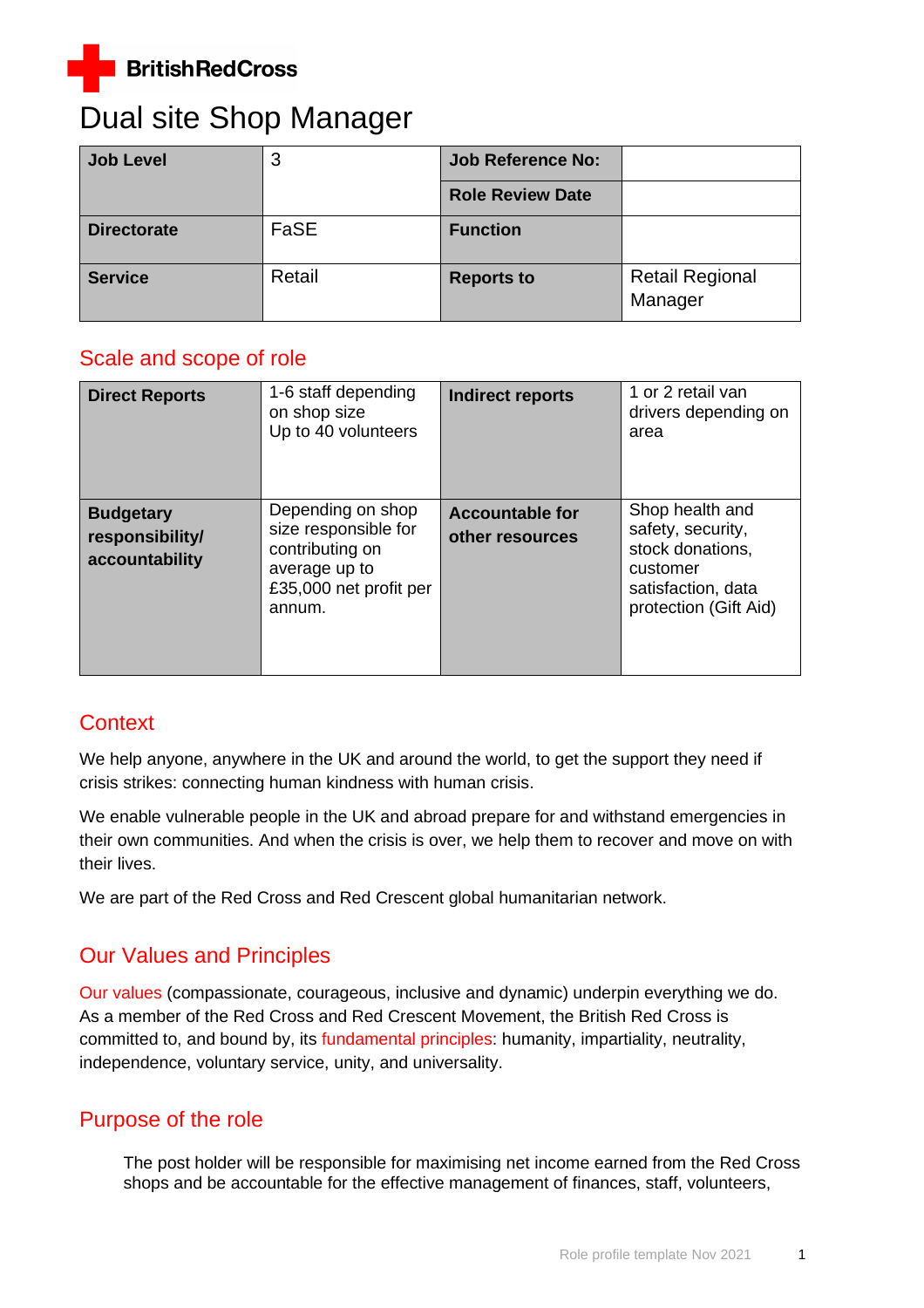stock, premises and administration. They will deliver high standards of customer care and ensure that the image and reputation of the Red Cross is maintained. The post holder will also be responsible for seizing local trading opportunities and making management decisions that affect the shops.

### Key Responsibilities

#### **People**

- To effectively recruit, induct, manage, train and develop paid staff and volunteers in the shops to nationally agreed procedures and standards, ensuring necessary cover is maintained during the agreed opening times of the shops
- To ensure that all performance issues, and other issues within the shops, are addressed in an appropriate and timely manner
- To uphold the reputation of the Red Cross by promoting and maintaining high standards of customer care and projecting a warm, appreciative and welcoming attitude towards customers, donors, staff and volunteers
- To effectively communicate with shop staff and volunteers and other Red Cross personnel, cascading information as relevant
- To actively promote the shop in the community and effectively respond to local queries about the services of the Red Cross
- To take responsibility for personal and professional development

#### **Performance**

- To manage the shops on a day to day basis, ensuring targets, budgets and profit levels are managed and met and to motivate other staff and volunteers to achieve this same goal
- To grow shops average weekly sales and shops average weekly profit and to motivate other staff to achieve this same goal
- To develop and grow a commercial and customer focus for the shops, ensuring awareness of local competition, retail sector trends and current local trading opportunities
- To seek, utilise and analyse management information, including EPoS (electronic point of sale) data, to manage shop performance, seize opportunities and make informed management decisions
- To work with and support the wider area team to assist in the delivery of retail plans
- To provide relief cover to other shops where required

#### **Product**

- To proactively generate stock for the shop, raising concerns with the Retail Regional Manager (RM) & Cluster Manager (CM) as relevant
- To effectively manage donated stock, gift-aided stock, corporate stock and bought in goods, ensuring that necessary standards relating to quality, quantity, stock rotation and stock room management are maintained
- To actively sign up donors to Retail Gift Aid and customers to the Red Cross loyalty scheme.
- To ensure the appropriate and optimum pricing of goods in the shops at all times
- To ensure a high standard of housekeeping, display, merchandising and shop floor management, adhering with health and safety guidance and national standards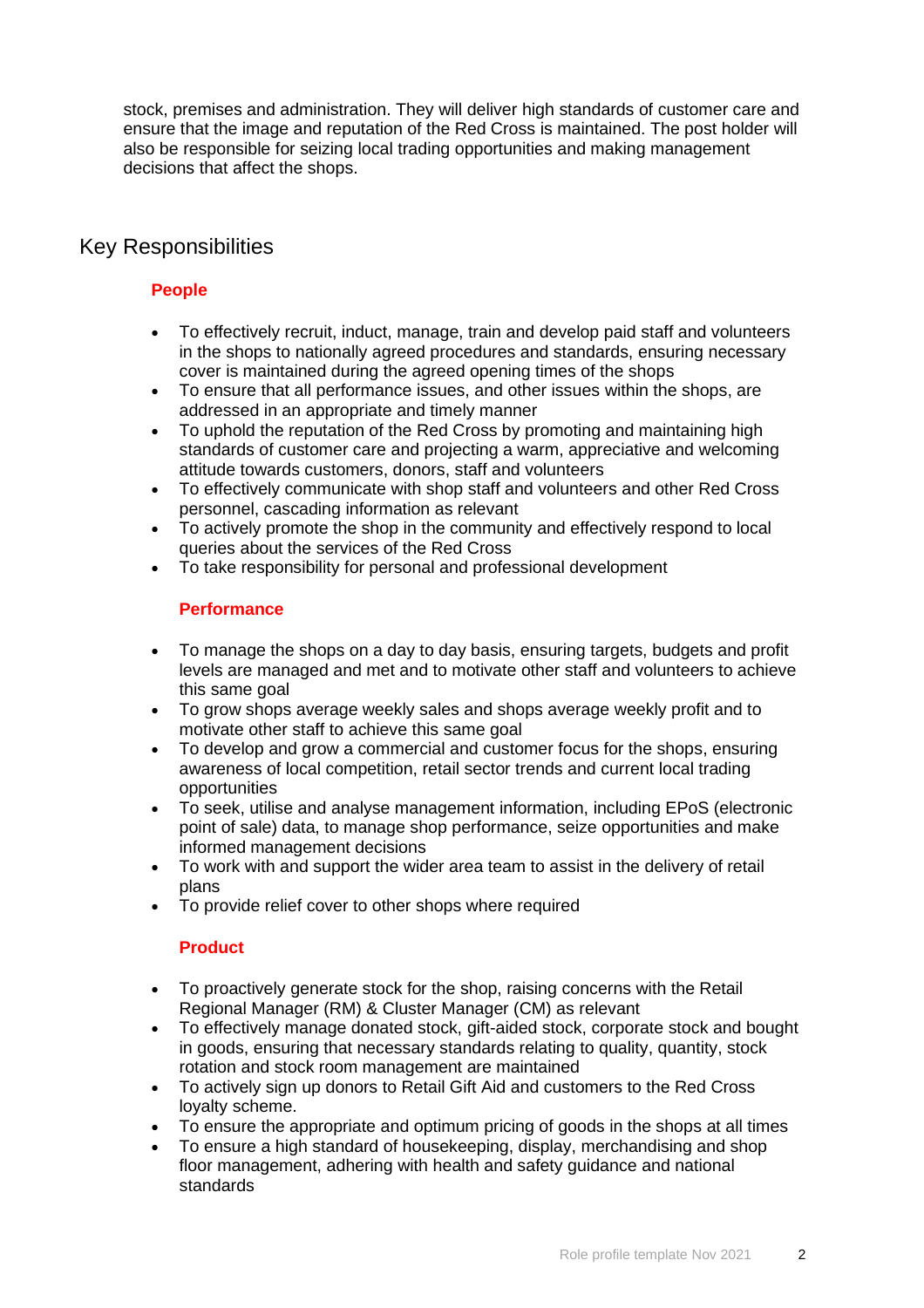• To maintain an awareness of the organisation's priorities and promote the work of the Red Cross to volunteers and the general public.

#### **Property**

- To ensure the building and shop equipment are appropriately maintained at all times
- To ensure all issues regarding property, health and safety and shop equipment are referred to appropriate teams in a timely fashion

#### **Procedures**

- To comply with national instructions, policies, procedures guidelines and legislation at all times
- To accurately manage all shop till (EPoS) sales reporting and administrative procedures as specified by the RM & CM
- To ensure the safe and secure handling of money and stock at all times
- To be aware of the work, aims and objectives of the British Red Cross at international, national, area and local level

#### **Team Leader:**

- All team members understand their responsibilities and objectives.
- All resources involving staff managed in accordance with BRC policies and procedures.
- All staff are kept informed of relevant organisational plans and updates on development.
- Team ideas and comments are communicated and forwarded appropriately.

#### **Team Member:**

- Actively participates in all team meetings.
- Supports other team members.
- Work and behaves in accordance with all BRC policies and procedures.
- Upholds the fundamental principles of the Red Cross and acts with integrity, in accordance with the Society's values (inclusive, compassionate, courageous and dynamic).

The duties and responsibilities described are not a comprehensive list and additional tasks may be assigned from time to time that are in line with the level of the role.

#### Pre- engagement checks

#### Criminal Records

#### **Type of criminal record checks required for this role**

| <b>England and Wales - Disclosure and Baring Service Check (DBS)</b> |
|----------------------------------------------------------------------|
| None                                                                 |
| Scotland                                                             |
| None                                                                 |
| Northern Ireland                                                     |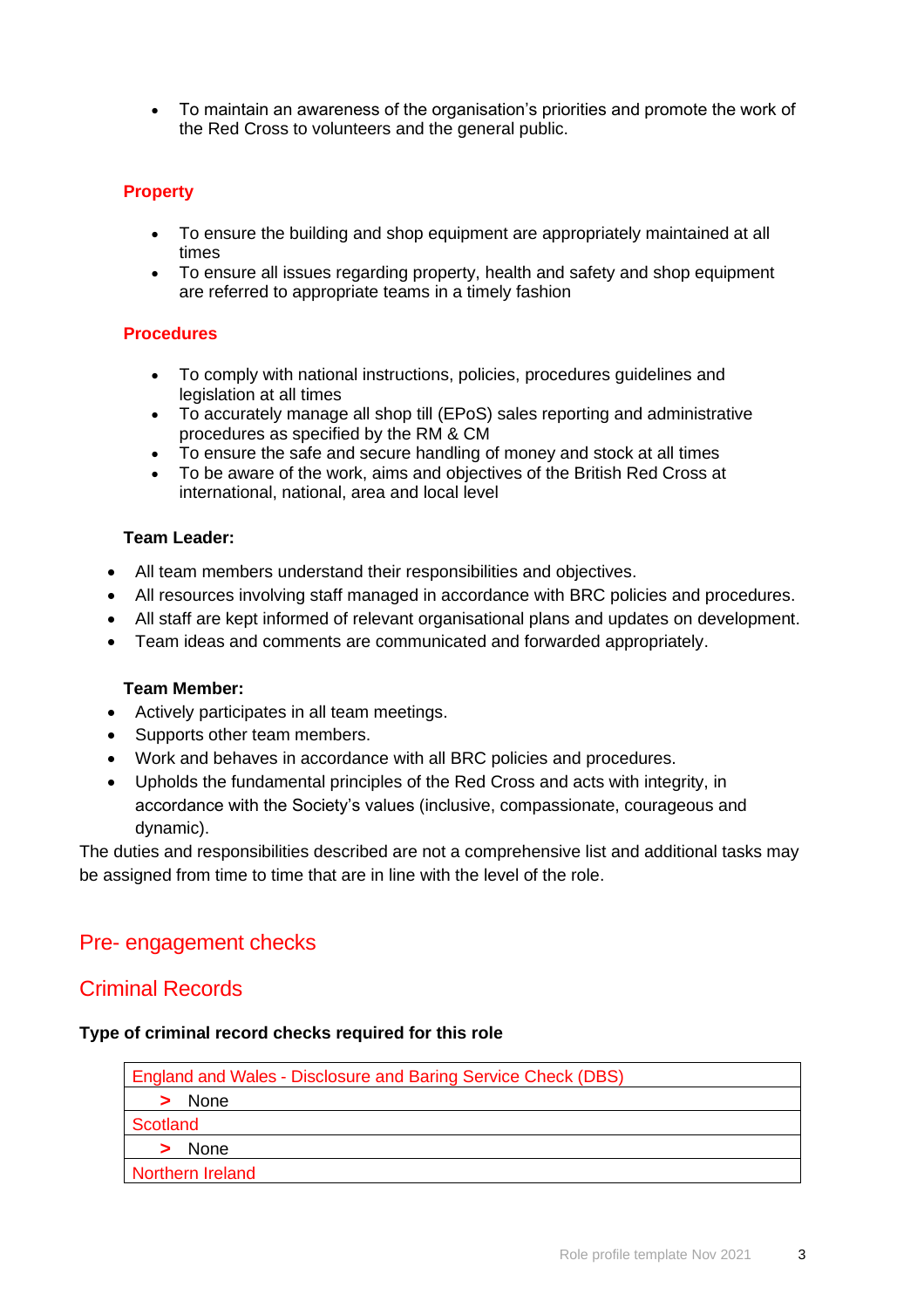# **Diversity**

At the British Red Cross, we are looking for the right people to help us provide support to millions of people affected by crisis. We want our team to reflect the diversity of the communities we serve, offering equal opportunities to everyone, regardless of, age, disability, gender reassignment, marriage and civil partnership, pregnancy and maternity, race, religion or belief, sex, or sexual orientation.

Diversity is something we celebrate, and we want you to be able to bring your authentic self to the British Red Cross. We want you to feel that you are in an inclusive environment, and a great position to help us spread the power of kindness.

|                                |           | <b>Requirement</b>                                                                                                                                                                                                                                                                                                                                                                                   |        | Evidence<br>obtained through<br><b>Shortlisting (S)</b><br>Interview (I) or<br><b>Assessment (A)</b><br>$\mathbf{s}$<br>A |  |
|--------------------------------|-----------|------------------------------------------------------------------------------------------------------------------------------------------------------------------------------------------------------------------------------------------------------------------------------------------------------------------------------------------------------------------------------------------------------|--------|---------------------------------------------------------------------------------------------------------------------------|--|
| <b>Knowledge</b><br>and Skills | Essential | Ability to use financial information to make<br>$\bullet$<br>informed decisions and achieve financial<br>targets.<br>Ability to interpret and implement working<br>practices and procedures (e.g. relating to<br>staff and operational processes)<br>Proven management skills and the on-<br>going development of individuals and<br>teams.<br>Outstanding customer care skills.<br>Proven IT skills | S<br>S | $\overline{1}$<br>ı                                                                                                       |  |
|                                | Desirable | Ability to understand issues related to<br>working with volunteers.                                                                                                                                                                                                                                                                                                                                  |        |                                                                                                                           |  |
| <b>Experience</b>              | Essential | Experience with cash handling and<br>reconciliation                                                                                                                                                                                                                                                                                                                                                  | S      |                                                                                                                           |  |
|                                | Desirable | Experience working in a retail environment<br>$\bullet$<br>at a supervisory level.<br>Experience of using initiative for positive<br>results.                                                                                                                                                                                                                                                        | S      | I                                                                                                                         |  |

## Person Specification